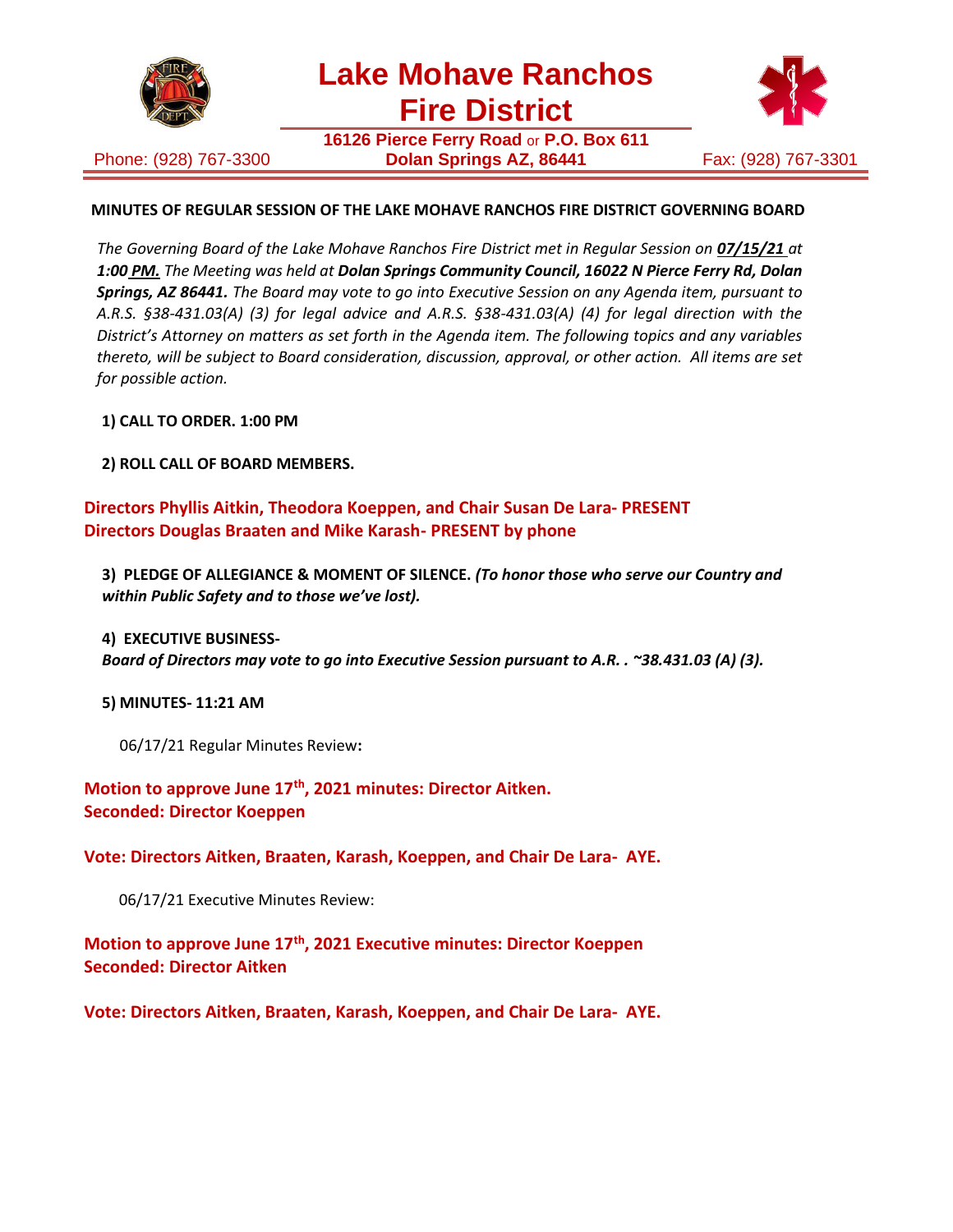### **6) FINANCIALS- 11:30 AM**

### **Report:**

Mr. Bulda was not able to attend this Board Meeting. Chair De Lara presented the financial report.

Revenue for the month of June was \$82.5K, which was over budget by 54K.

Tax revenue for June was 39.5K, which was over budget by \$35K. Fire Chief Bonnee noted that this is because of tax revenue being collected.

Non-tax revenue for June was 43K, which was over budget by 19K. This was due to ambulance revenue.

Year to date operating revenue is \$1,063,470, which is over budget by \$41.5K.

Year to date operating expenses is \$876,775, which is under budget by \$107,555.

Chair De Lara said that the District is currently functioning very well.

Director Aitken suggested that it may be a good idea to get a separate document that breaks down where deposits to the District are coming from to see whether or not the new collections company is giving due diligence. Fire Chief Bonnee said that the company should be sending statements monthly, however the new representative is not responding to emails. Chair de Lara mentioned that it would be a good idea to let someone at the company know that the representative has not been in contact with LMRFD.

Chair De Lara asked when the new motor for the truck will arrive. Fire Chief Bonnee said the motor has been delivered to the repair shop and will take a week and a half to two weeks for installation if nothing goes wrong.

Director Aitken noted that the credit card statement for June was not included with the financial report. Administrative Assistant Jen Gardner said that it had not arrived in the mail by the time of this meeting, and that the statements, along with credit card receipts, will be sent out to the Board for review when they arrive. Fire Chief Bonnee added that the credit card statements are mailed to LMRFD directly, however the bank statements are not. Bank statements go directly to James Vincent Group.

Chair De Lara asked that the District request the bank statements from James Vincent Group.

Director Koeppen inquired about where the District purchases fuel for their vehicles. Fire Chief Bonnee replied that they use Chevron in Dolan Springs and Gas 'n Grub in Meadview. Whatever gas station is convenient and available. Chair Ee Lara asked the Fire Chief if the District has approached Chevron about discounts on fuel for emergency vehicles. Fire Chief Bonnee said that he had, but Chevron was not willing to provide a discount.

Director Aitken explained that the fuel the District purchases is already tax exempt, which amounts to 50-75 cents per gallon.

**Motion to approve financials: Director Aitken. Seconded: Director Koeppen**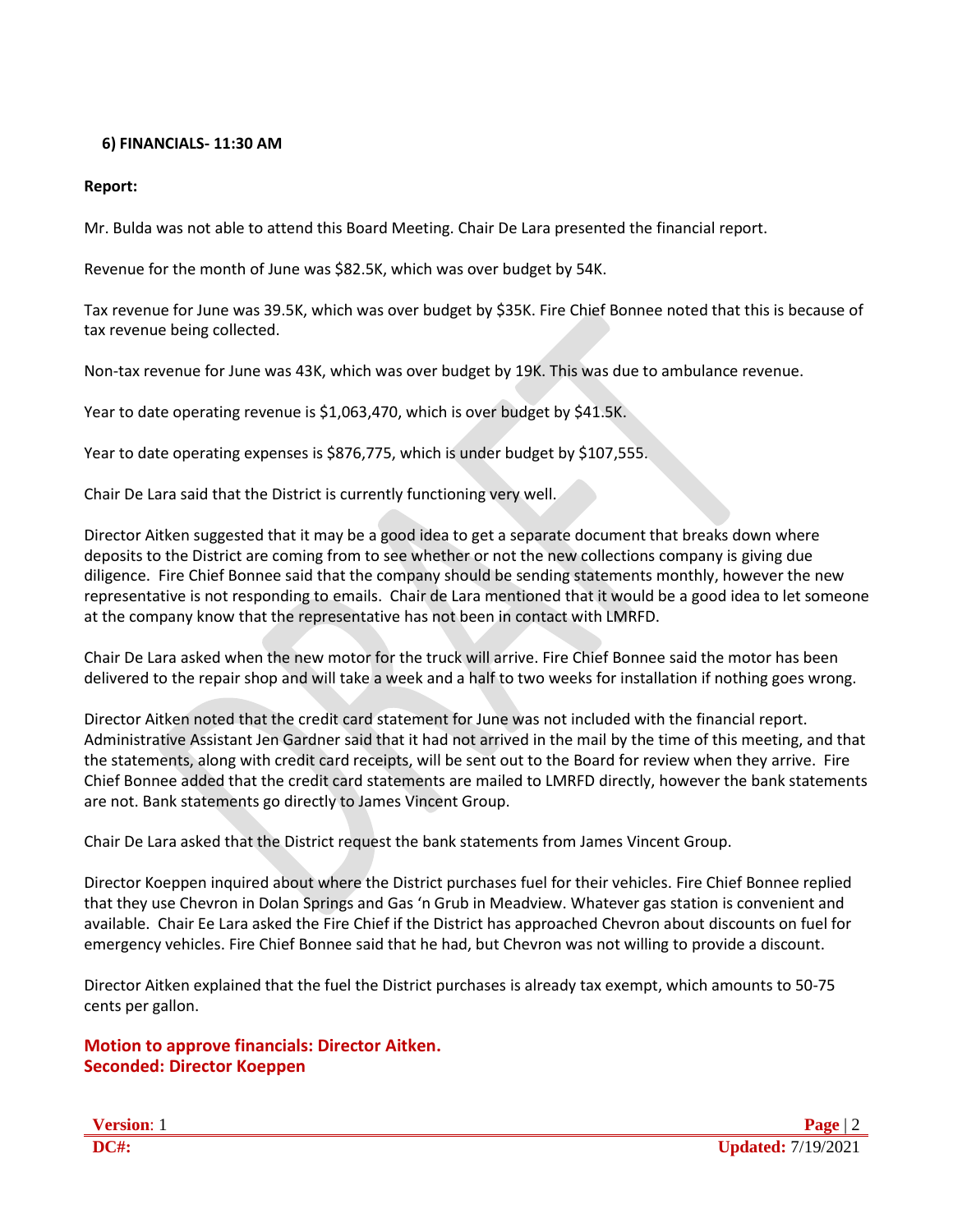**Vote: Directors Aitken, Braaten, Koeppen, and Chair De Lara- AYE. Director Karash was unable to vote due to technical difficulties.**

## **7) CHIEF'S REPORT 12:47 AM**

#### **Run Report:**

Amr Transports: 2 Med Calls: 83 Dolan Transports: 54 Dolan Refusals: 4 Dolan Public Assists: 2 Fire Calls:17 Mutual Aid calls: 2 HWY-93 Calls: 21 Meadview calls: 8 Meadview transports: 5 Meadview Refusals: 3 Meadview Public Assists: 2 Meadview coverage days: 15

### **Meetings/Conferences/Trainings:**

Fire Chief Bonnee and a full time staff member attended AFCA/AFDA Leadership in Fire conference in July. The Fire Chief mentioned that while at the conference, he had dinner and a long conversation with another fire chief that later passed away while on duty.

### **District Properties:**

The new garage doors have been installed at Stations 41 and 43.

Fire Chief Bonnee and Director Aitken have been looking at new stoves for Stations 41 and 43. They have found a couple that look nice but are still searching for other options. Chair De Lara mentioned that Lowes has a 10% discount for veterans and may do the same for fire fighters. Director Aitken said that Home Depot offered \$50 off. Which would not amount to a 10% discount if they purchased from Home Depot.

Fire Chief Bonnee also mentioned that Station 43 experienced flooding during a thunderstorm the night before. He told the Board that they have sandbags to help mitigate future flooding and they just need to be filled.

The primary air conditioner up at Station 43 still has not been repaired. There was only one compressor for that unit in the entire country. A tech should be out next week to install the new compressor. Chair De Lara asked if it would be worth it to purchase a small unit for the living area. The Fire Chief said that once this one is fixed, it'll be sufficient.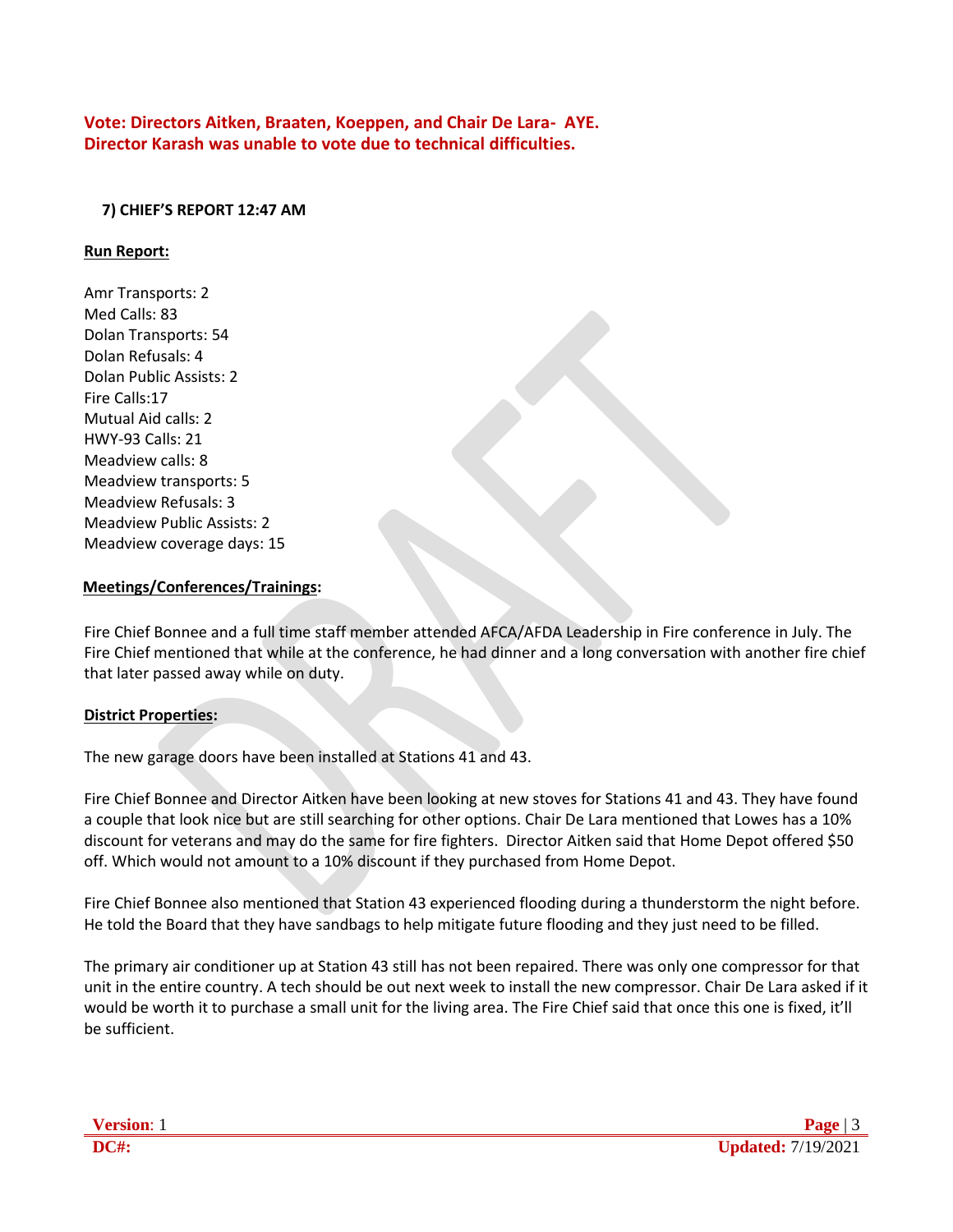# **District Vehicles:**

The air conditioner and water temp sensor in T-418 have been fixed.

## **Projects in the Works:**

The new air packs that were ordered as part of a FEMA grant have arrived and are ready to be used. A representative from United Fire will be driving out to the District from Tucson to provide in-service training for the packs. Fire Chief Bonnee said that there was a major problem with this particular grant that nearly put the District on the hook for the entire cost of the air packs- nearly 180K. Fire Chief Bonnee applied for this grant before he left his position of Fire Chief, and the new Fire Chief made changes to the order that caused the grant to be denied to the District. Fire Chief Bonnee had to submit an amendment, which was thankfully accepted by FEMA.

Chair De Lara asked if the packs are assigned to individuals. The Fire Chief said that they are assigned to vehicles.

The money earned from the Flag fire wildland deployment has arrived, as well as the evaluations for the Water Springs and Middle fires. Chair de Lara noted that these evaluations are from representatives of BLM and that the District personnel on these fires scored very well.

The Fire Chief mentioned that the District can expect another 10K or so in revenue from a deployment currently under way, where one of the District ambulances is currently in use. Also, the money coming in from wildland deployments are not budgeted since that income is not guaranteed.

Director Aitken brought up an idea of creating a contingency fund using the revenue from the wildland deployments. There was a general acceptance of this plan.

Chair De Lara asked how District personnel are paid while on deployment, and the Chief said that it is through the wildland funds. Also, the pay for District personnel that fill vacancies caused by deployments is also reimbursed.

Director Koeppen noted that a decision about a contingency fund should not be made this meeting. She asked that the Fire Chief write up a proposal. A decision may or may not be made next meeting. Fire Chief Bonnee agreed and said he would speak with Gabe Buldra of James Vincent Group about what could be done.

Lastly, the Fire Chief told the Board that he sent off documentation for a volunteer to the Red Card Committee. If accepted, this volunteer can begin training as an engine boss. Once completed, then more resources can be sent out for wildland deployments.

# **8) ADMIN REPORT**

Office Assistant Jen Gardner presented the July Admin Report.

She discussed the headway made in organizing the documents and records within the LMRFD office, and the controls that are being put into place to better keep track of information vital to the District. Chair De Lara asked if documents and records that went missing prior to the hiring of new office staff and Fire Chief was due to a deliberate act. Gardner expressed that she could not say if the state of the information kept within the office during that time period was intentional.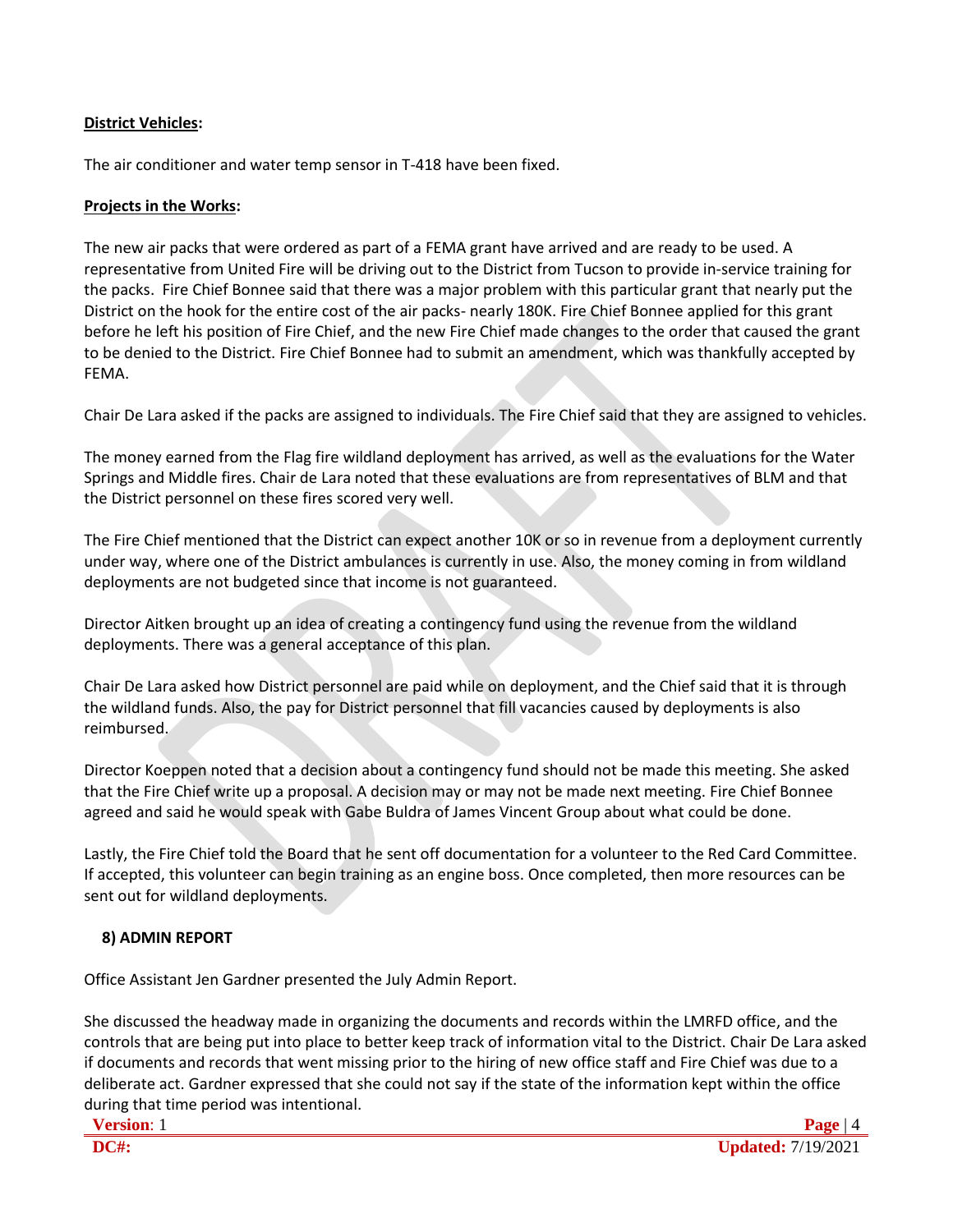Gardner then told the Board that starting in July, she is now also a 1099 contractor for the District performing ITrelated duties outside of the scope of an office assistant. She explained that this includes rebuilding the District website, managing social media outside of office hours, doing on-site equipment repairs and software installs, training in new technology, and general help.

Gardner informed the Board that the new website is being built in the background and the current website will remain up and functional until it is time for the new website to go live for the public. Chair De Lara asked if there will be a calendar, and Gardner confirmed that there will be.

Gardner then requested that in an upcoming Board meeting, the Board members participate in a photoshoot so their portraits may be added to the new website. She also asked that the members write a short bio about themselves.

The question of video hosting was brought up, in which Gardner said that it would be possible to add videos from YouTube directly to the website. It would not cost the District anything to host videos through YouTube.

Finally, Gardner told the Board that after the website is completed, Microsoft SharePoint will be configured for District use. This will allow the Board members to access any information that they require to perform their duties. SharePoint will also be used to help organize administrative and operational efforts. It was stressed that this will not be a part of the website. It is an internal project management tool only. Training will be provided for Board members when SharePoint becomes active.

# **9) REGULAR SESSION 2:25 PM**

# **a. Discussion and possible action regarding: CPA proposals. (Chair de Lara)**

Chair De Lara noted that two proposals had come in for auditing services, one of which was a company that the District had used previously. She expressed discontent at the behavior of that particular CPA. The Chair stated that she did not feel that the auditor performed due diligence while conducting the audit and had missed discrepancies within the LMRFD finances. She also mentioned that this auditor also did not visit the LMRFD office and did most of his audit through QuickBooks.

Chair De Lara asked Fire Chief Bonnee about the second proposal, which was from a company that the Fire Chief met while at the recent AFCA/AFDA conference. The Fire Chief told the Board that he spoke with another Chief at the conference about that CPA service, and that Fire Chief was not impressed with their work.

Director Koeppen said that she thought the District was supposed to have three proposals, and Chair De Lara told her no more have come in yet. Chair De Lara then asked Fire Chief Bonnee to discover who Bullhead City is using for their CPA.

Director Aitken suggested that the item be tabled until the next meeting.

## **Motion to table action about CPA proposals until a future meeting: Director Aitken Seconded: Director Koeppen**

# **Vote: Directors Aitken, Braaten, Karash, Koeppen, and Chair De Lara- AYE**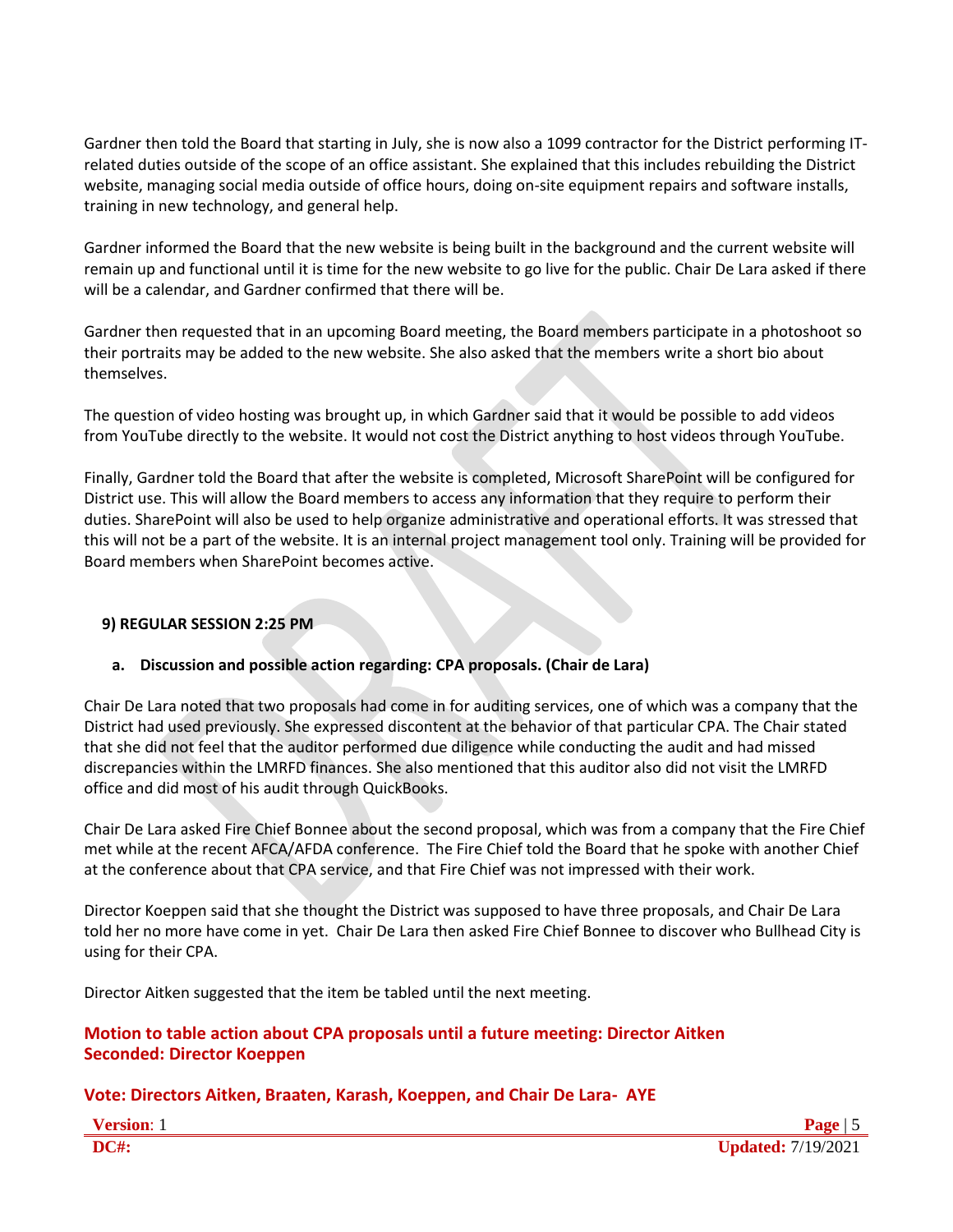### **b. Discussion and possible action regarding: Fire Chief employment contract approval. (Chair De Lara)**

Chair De Lara mentioned that there was some discussion at the June meeting about splitting Fire Chief Bonnee's pay raise. Due to complications, it had been decided that it would be better to give a straight 8% increase. Changes in PTO is also reflected in the new contract.

## **Motion to accept 8% pay raise to Chief and accept contract: Director Aitken Seconded: Director Koeppen**

### **Vote: Directors Aitken, Braaten, Koeppen, and Chair De Lara- AYE. Director Karash- NAY**

### **c. Discussion and possible action: PTO accrual rates for LMRFD personnel. (Fire Chief Bonnee)**

Fire Chief Bonnee told the Board that he worked with Gabe Buldra from James Vincent Group to create a better PTO policy. He stated that the District does not pay well so an incentive was needed to attract and keep employees. The previous PTO policy was way below standard. The proposed PTO policy is still low, however it is now more comparable to other departments. He stated that there would be no payout, but unused PTO will roll over until the accrual cap is reached. Accrual caps are dependent on role and years of employment.

A request for time off will have to be submitted two weeks in advance. This will allow the Fire Chief to keep the District adequately staffed. Chair De Lara asked if this would be a problem around the holidays, and the Fire Chief said that it is not a concern at the moment as none of his current staff want the same days off.

# **Motion to approve proposed PTO policy for LMRFD: Director Koeppen Seconded: Director Braaten**

## **Vote: Directors Aiken, Braaten, Koeppen, and Chair De Lara- AYE. Director Karash- ABSTAINED**

**10) CALL to the PUBLIC.** *(The Fire District Board is not permitted to discuss or take action on any item(s) that are not on the Agenda that are raised in the call to the public. However, individual Board Members may be permitted to respond to criticism directed to them. Otherwise, the Board may direct that staff review the matter or that the matter be placed on a future agenda. The Fire District Board cannot discuss or take legal action on any issue raised during the Call to the Public due to restriction of the Opening Meeting Law).*

Ellen Rey Bower from Dolan Springs said that she agrees with continuing the search for a new CPA. She felt that the previous CPA should have picked up on payroll fraud and he did not.

Director Koeppen notified the Board that she sent an email to the representative from PARS and expressed to her that the District is unable to participate in their program at this time. Koeppen read the email aloud for those not present.